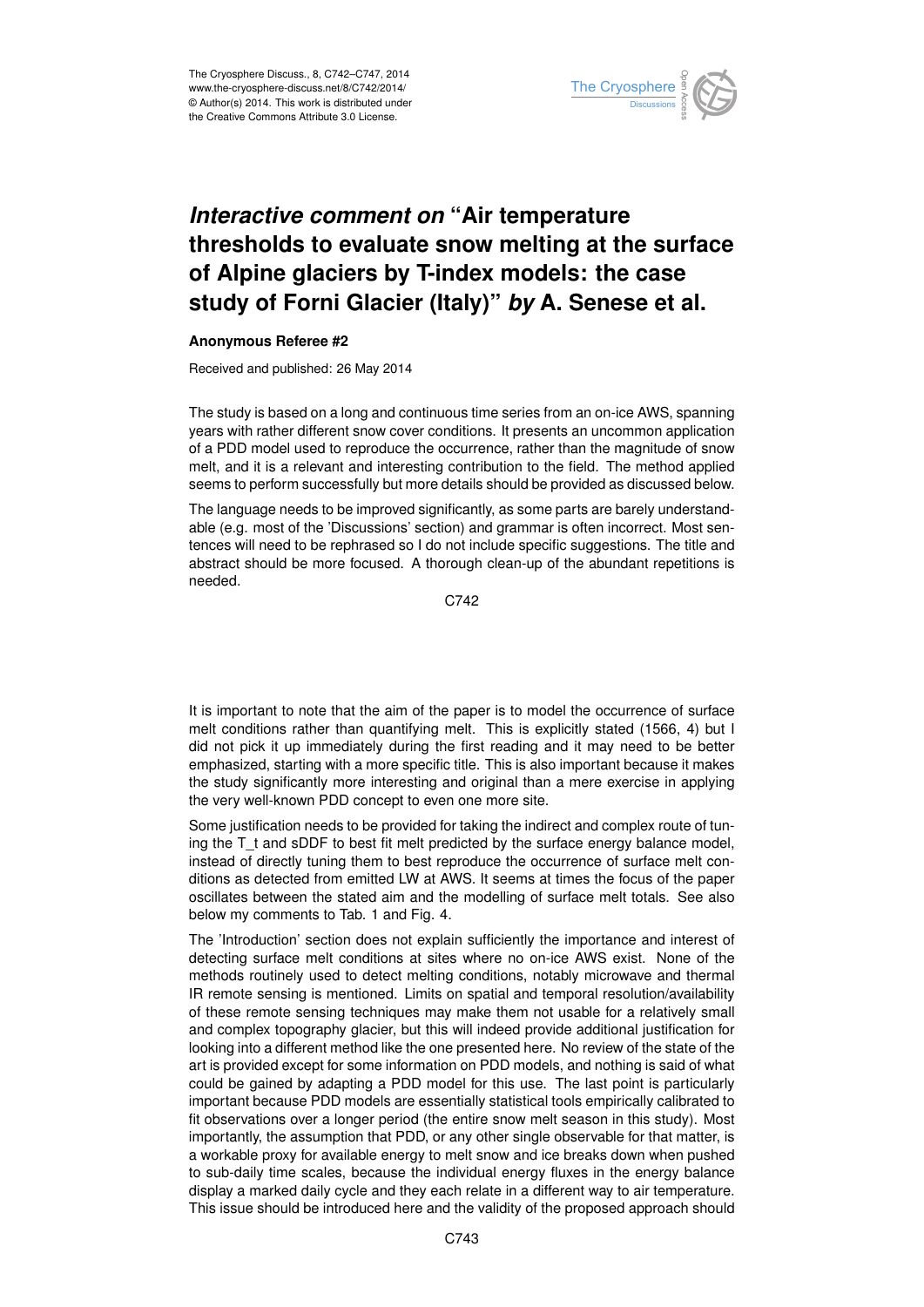be argued for in 'Discussions'. A direct comparison of 'melting surface detected from upwelling LW at AWS Forni' vs. 'melting surface predicted by PDD model' would be especially convincing.

1565, 20: correct, but then why use these daily averages at all, given hourly T\_B were available (ad were used to produce Fig. 2)?

eq. (2)-(5): please make it more explicit what exactly these equation calculate. Qualify terms like 'melt' and 'melt amount' as 'ice melt', 'snow melt', 'ice and snow melt' as appropriate. I think M\_EB is 'snow and ice melt', M\_3C is 'snow melt', M\_PEB is 'snow and ice melt', M\_Tindex is 'snow melt' - are these so?

eq. (5): is DDF the same as sDDF of eq. (6)? If so consider using the same symbol, if not explain the difference.

1569, 7: Some more detail about temperature inversions is needed here, perhaps showing how strong and how often inversions affect the actual lapse rate between the valley and glacier station, as they will be reflected in the choice of optimal  $T_t$ value. The text indicates that more valley stations exist from this region, so it should be possible to describe statistically how much the real lapse rate deviates from the assumed -6.5 K/km. Temperature inversion causing lower T\_B may well be the reason for the low  $T$  t threshold temperature needed to adequately reproduce snow melt. This is important in order to assess how much the results reported by this study are of local relevance (i.e., specific to this particular glacier and valley climate) or indeed of more general applicability as claimed in 'Conclusions' by analogy with findings from Greenland .

1569 last paragraph: consider clarifying the description of 'temporal length classes' and why these specific ones (0, 4,6, 12, 24) where chosen

It may be a language issue, or there may be a problem with the physics implemented into the surface energy balance model: page 1570, 17-22, does this mean that the

C744

surface energy balance model can at times produce melt even though surface T is below freezing? How else to explain that larger modeled melt is modeled when the Ts check is removed?

The paper uses many words but is still confusing about how exactly T\_t and sDDF were estimated when calibrating the PDD model. While T t is the primary focus of the paper, and the point is touched several times (1568-1569, 1572, 1574, 1575, and these repetitions must be removed), nowhere the interaction between these two parameters (as well as the impact of uncertainties in the actual lapse rate) is addressed rigorously. The current text gives the impression that the procedure was a qualitative one based on (visually?) comparing results obtained from various T\_t values. If so, providing the reader with a plot of the values being compared would be helpful. Perhaps a schematic flow chart may be provided if there is no expressive way to accurately describe the procedure mathematically. Even better, provide some scatter plot showing how the chosen 'temporal length class' 'better explains magnitude and variability of snow melting' (1572, 26) compared to other possible choices.

The optimal values found for T\_t critically depend on the details of how albedo was used to identify the exact date of complete snow melt. Calculating and using albedo values from on-ice AWS data is in general not straightforward, so a bit more details are needed. How was albedo calculated from AWS radiometer observations? How sensitive is the optimal value found for T\_t to the choice of 0.4 as the albedo threshold between ice and snow? In the model, albedo alone controls the date when SWE is assumed to have completely melt, but the text mentions that snow pits data are available for all but one year. Please show how well the modeled cumulative snow melt compares to the actual measured SWE at the date albedo drops below 0.4.

1571 (and Tab. 1 and 2): here and elsewhere in the paper there are many details about melt in April-June vs. rest of the melt season, why is this of interest for the purpose of this manuscript? Why is the focus on calendar months instead of the actual snow melting season for each particular year? And why are modeled cumulative snow melt